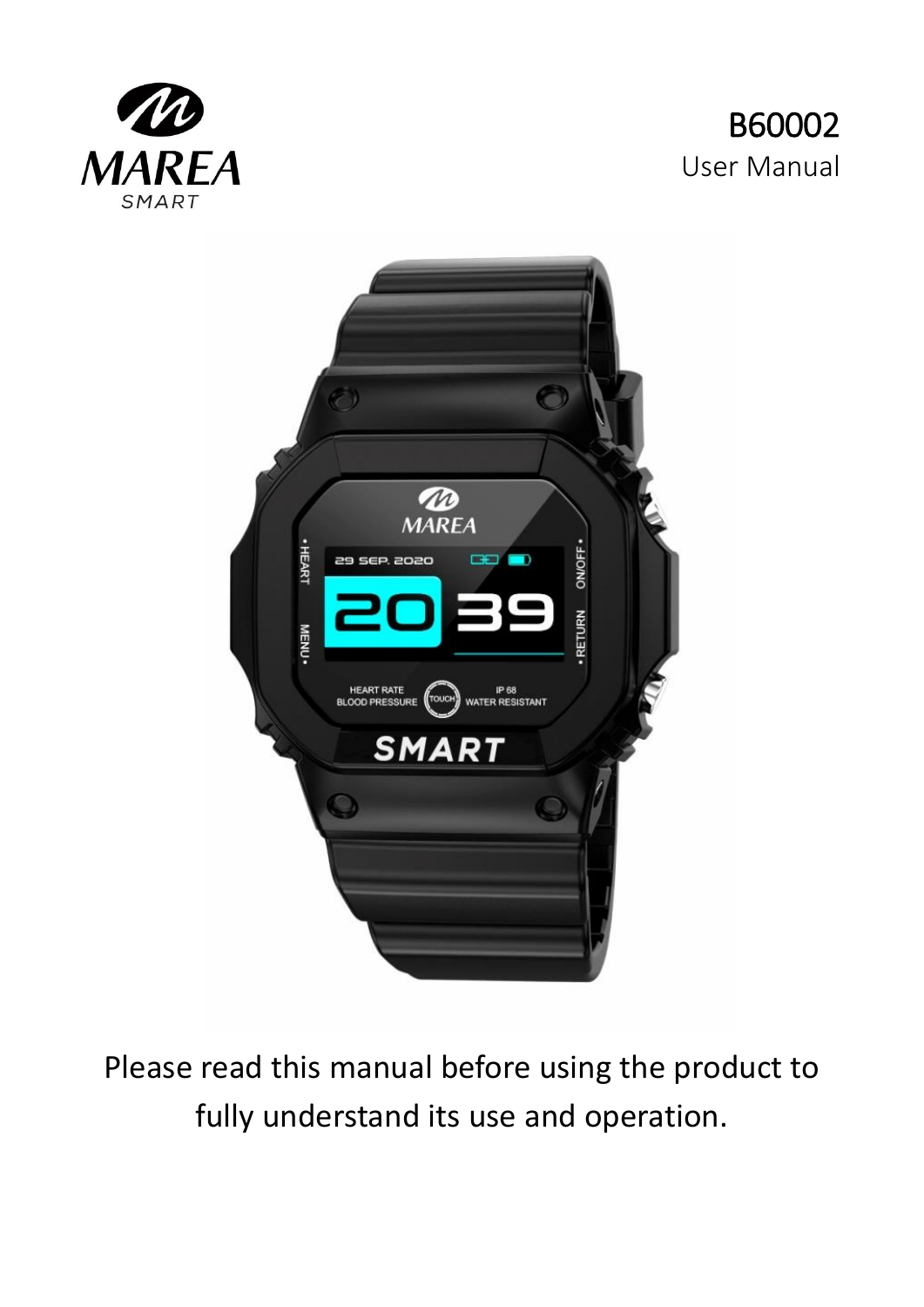# CAUTION:

- The company reserves the right to modify the contents of this guide without any further notification. Some functions may vary in certain versions of software.
- Please charge this product with the charger provided for no less than 2 hours before using it for the first time. Use only the charger that is included with the product. Make sure that the charger and the smartwatch are properly connected while charging. Do not charge if the watch has water (or sweat) to avoid short circuits and damaging the product.
- Avoid hitting the smartwatch, it could break the glass.
- The waterproof rank is IP68, therefore the smartwatch can be used for daily life. But the smartwatch cannot be used for diving or be under water for a long time. In addition, the smartwatch cannot be used in shower/baths with hot water (since the water steam will damage it) or in salt water (as if it gets into the watch, it will corrode the internal parts).

### System Requirements:

Android: Android 4.4 or above iPhone: iOS 8.0 or above Bluetooth: 4.0

# Download and install the application

1.Go to our website www.mareasmart.com and find your smartwatch model. The model number is found on the back of the smartwatch (it starts with "B" and is followed by five digits). 2.Download and install on your phone the official app that

corresponds with your smartwatch model.

3.Open the app and enable all the permissions that the app requests.

4.Turn on Bluetooth on your phone.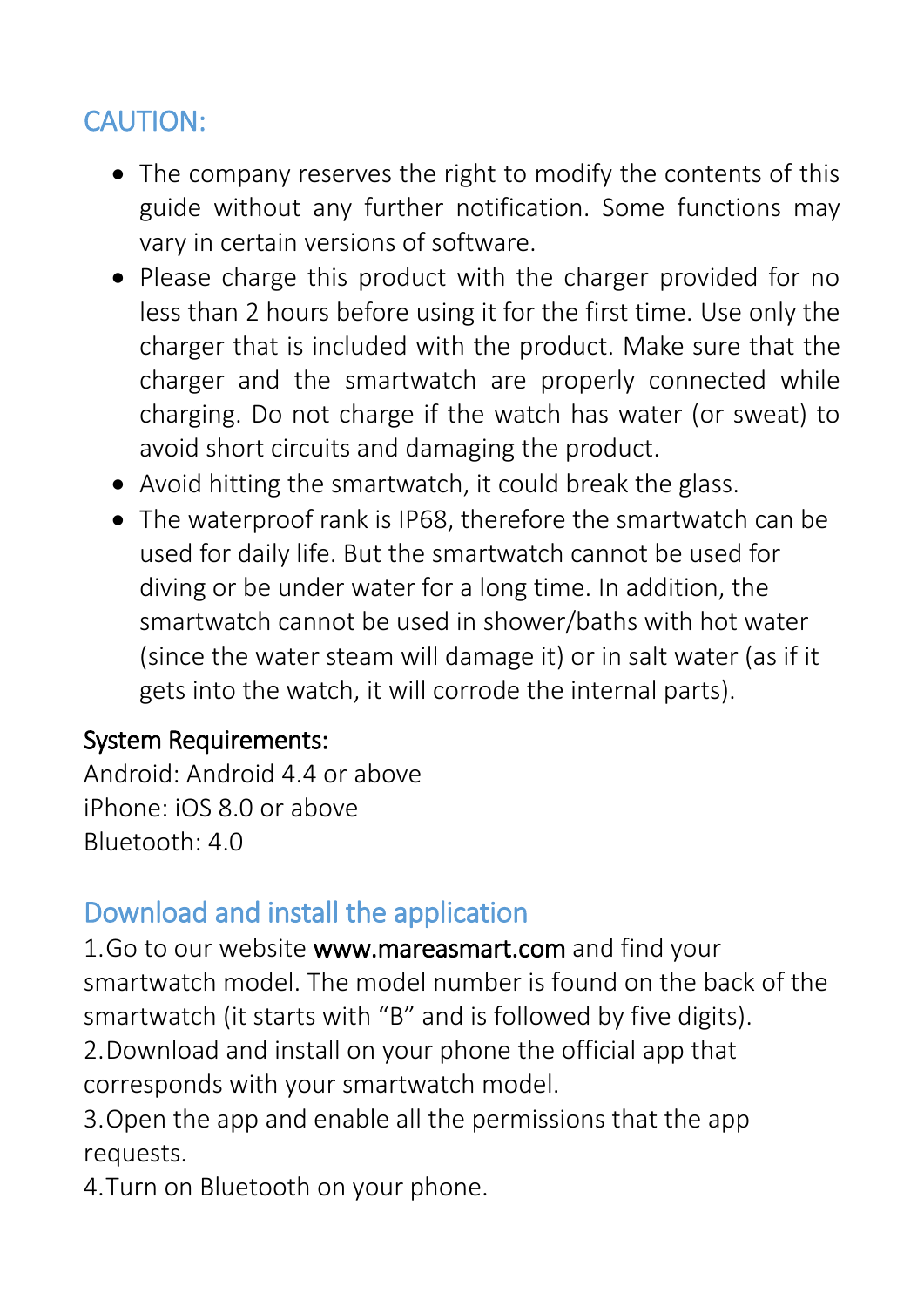5.Make sure that the smartwatch has not been linked directly through Bluetooth to your phone. If so, unlink it. 6.Bind your Marea Smart through the app.

## Notes on linking:

- Only one smartwatch pairing application should be installed on the phone to ensure that the connection with the smartwatch is normal. If several applications are connected, they can affect the connection between the watch and the phone. Some Android phones will prompt you that you cannot install them. Please go to phone settings and authorize the 'Unknown source'.
- When the mobile phone requests permissions, click "Allow". On the contrary, you may not receive notifications, scan QR codes, open the remote camera or use other functions. These permissions do not affect the flow of the phone or other information on the phone.
- Some Android phones may accidentally close the app when cleaning the applications. Please keep the app running in the background. To turn on this function on your phone: open the phone settings - application management – official application - rights management - backstage management - select background running. The setting method may be different due to different mobile phone versions and models.
- For iPhone: if the phone is in standby or hibernation mode for a long time (for example, for 2 hours or more the phone has not been in use and the screen is off), the application will be closed by the iOS system , so the application and the watch will be disconnected and the application functions will not be available. Re-activate the phone and it will automatically reconnect.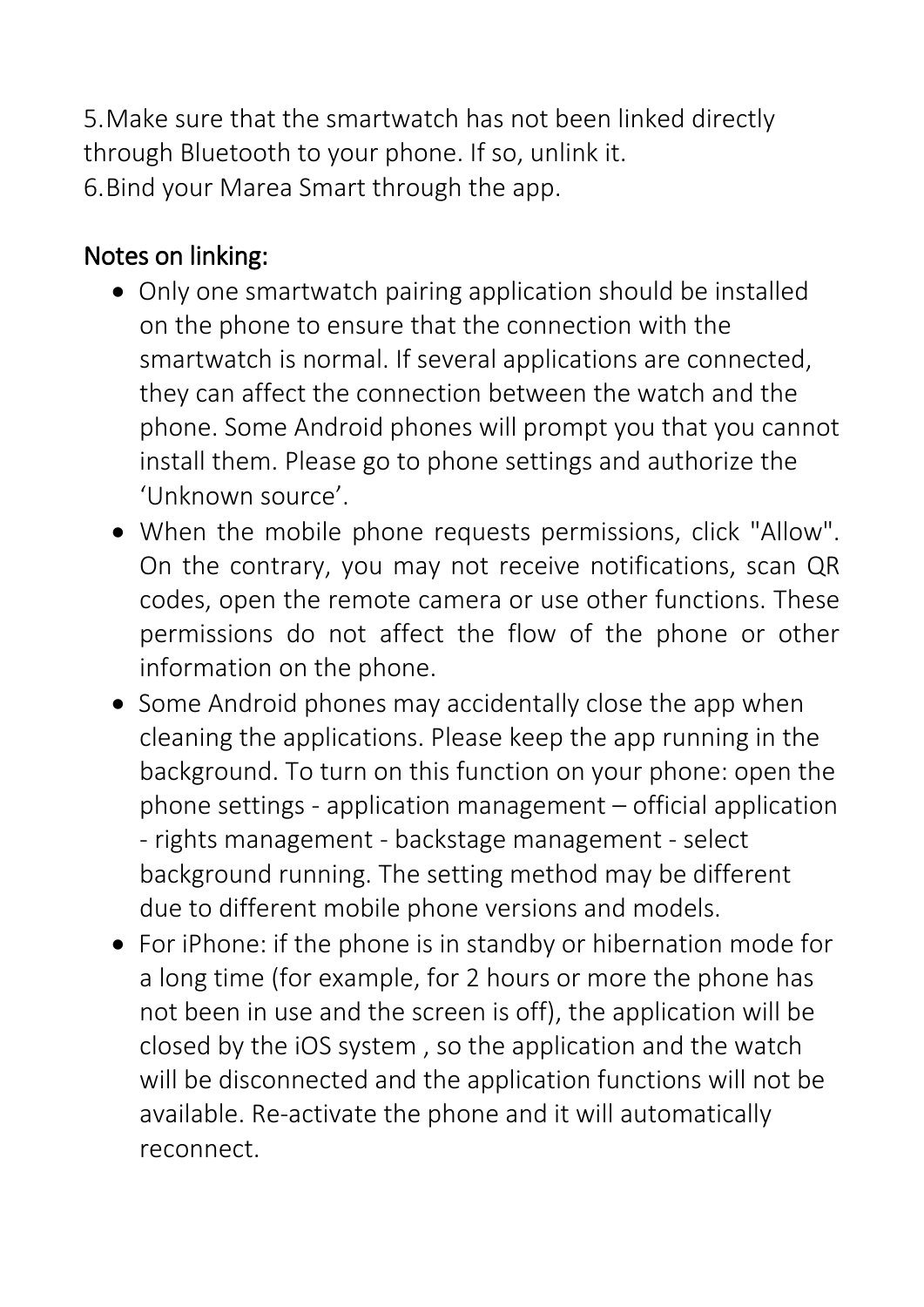# Operation of smartwatch

## Home screen selection

- Long press the touch screen to change the home screen. There are 3 different styles to choose from:



## Turn on/off

- Press and hold the upper button to turn on/off the smartwatch.
- Short press the upper button or touch the screen to activate the watch when in standby mode.

### Access main menu

- Touch the screen to enter the main menu.
- Touch the screen to go from one function to the next.
- Long press the screen to enter each function submenu.

# Main functions in smartwatch

The main menu includes the following functions:



### Steps

Shows the steps taken on the current day. The data is cleared at 00:00 every day. You can check the historical data on the app.



## Calories

Shows the calories consumed on the current day. The data is cleared at 00:00 every day. You can check the historical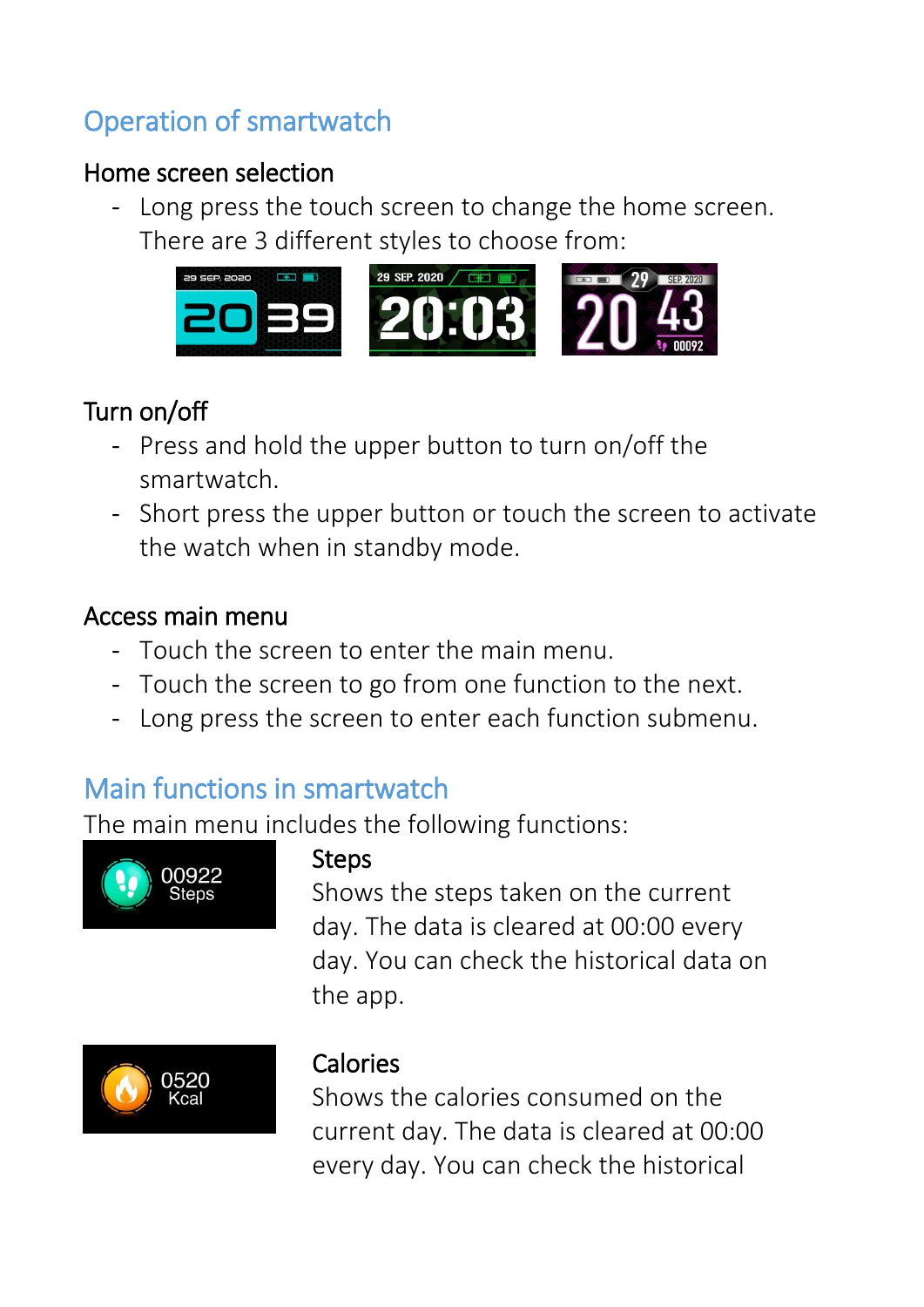### data on the app.



#### Distance

Shows the distance walked on the current day. The data is cleared at 00:00 every day. You can check the historical data on the app.



#### Sleep

If you have worn the watch during the previous night, it shows the sleep time of last night. On the app you can check the historical data, as well as sleep info in more detail.



#### **Heart**

Includes heart rate, blood pressure and blood oxygen tests. Long press the screen to enter the interface. The heart rate measurement will start automatically. Wait until the test ends and the result will be shown on the screen. Short press the screen to start the blood pressure test and short press again to start the blood oxygen test. All test results will be saved in more detail on the app.



Heart rate Takes a heart rate measurement.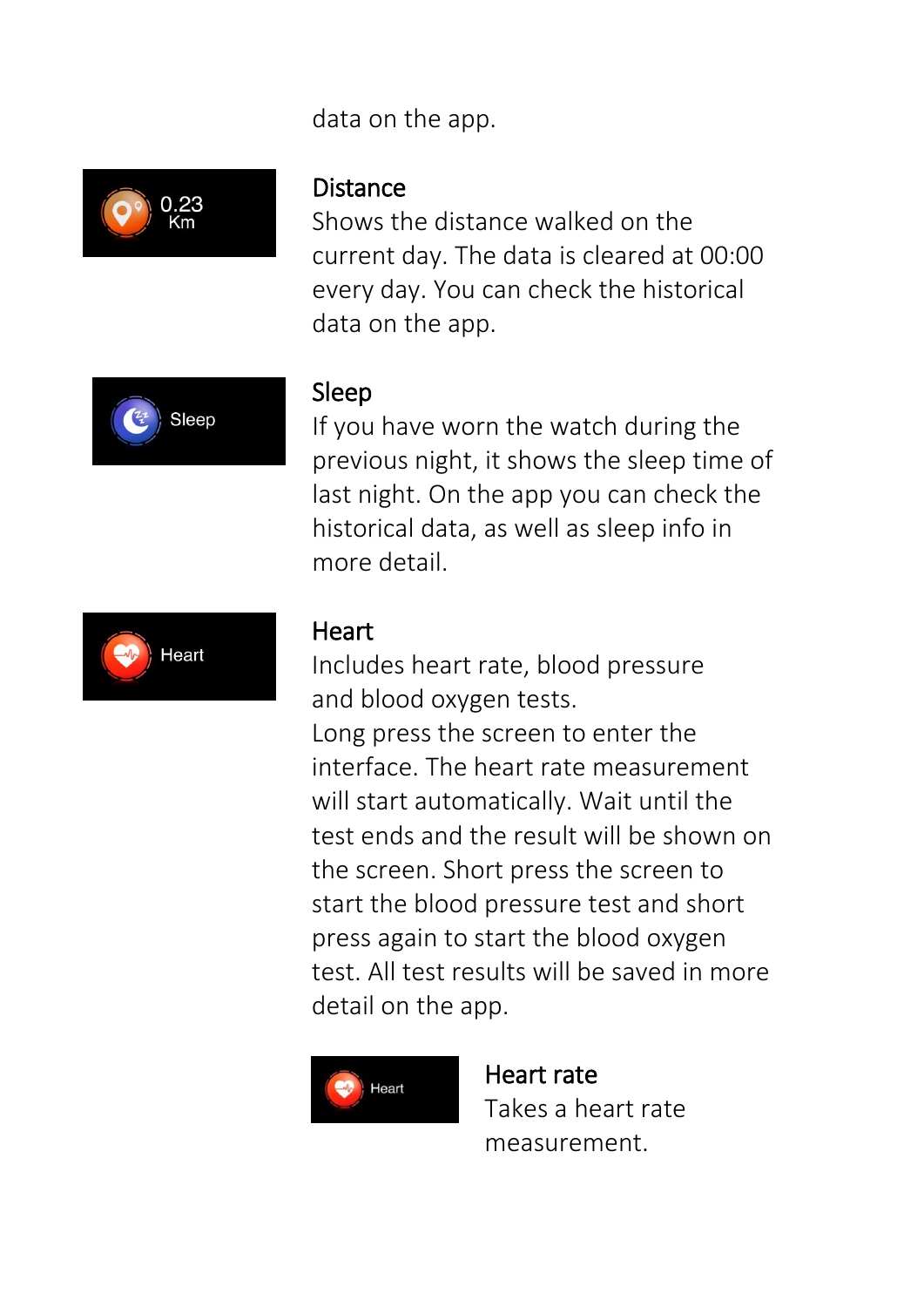

Blood pressure Takes a blood pressure measurement.



Blood oxygen Takes a blood oxygen measurement.

## Notes on health functions:

- Heart rate, blood pressure and blood oxygen monitoring require the watch and arm to be in contact, and the watch should not be too tight or too loose. The test can be inaccurate if it is too tight because it will affect blood flow, and if it is too loose because it will affect the monitoring of the heart rate sensor.
- The results of the smartwatch measurements are for reference only and cannot substitute in any case for any medical test. Please follow your doctor's instructions and do not rely solely on these results for an evaluation.



## **Training**

Includes 7 different sport modes (running, cycling, badminton, football, pingpong, skipping, tennis). Long press the screen to enter the interface. Short press to go to the next sport mode. Long press the screen on the desired sport to start the measurement. Short press the screen to see the diferent units that are being measured. Long press to pause/continue. To exit, long press to pause and then short press to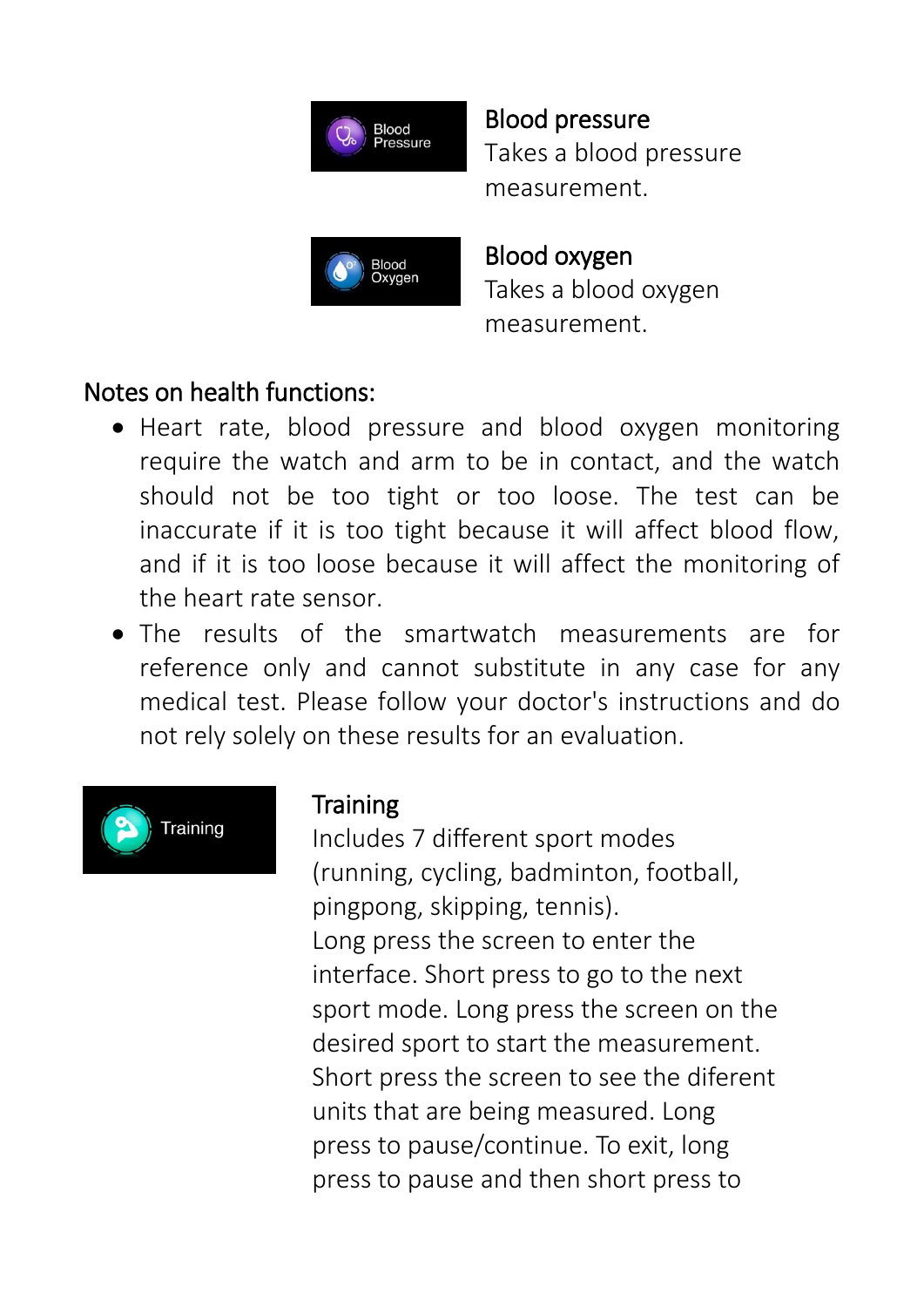#### return to previous menu.



#### **Messages**

Shows the last 3 messages / notifications. Long press the screen to enter the interface. Short press to go to the next message. The last notification received will replace the oldest one. The phone and the watch must be linked and within the Bluetooth range. On the app you can select what type of notifications you want to receive on the smart watch.



#### More Functions

Long press the screen to enter its menu and short press to go to the next function. Includes the following options:



#### Brightness

You can

increase/decrease the brightness of the screen. Long press the screen to enter its interface and short press to select the next level of brightness. Long press to return to the previous menu. The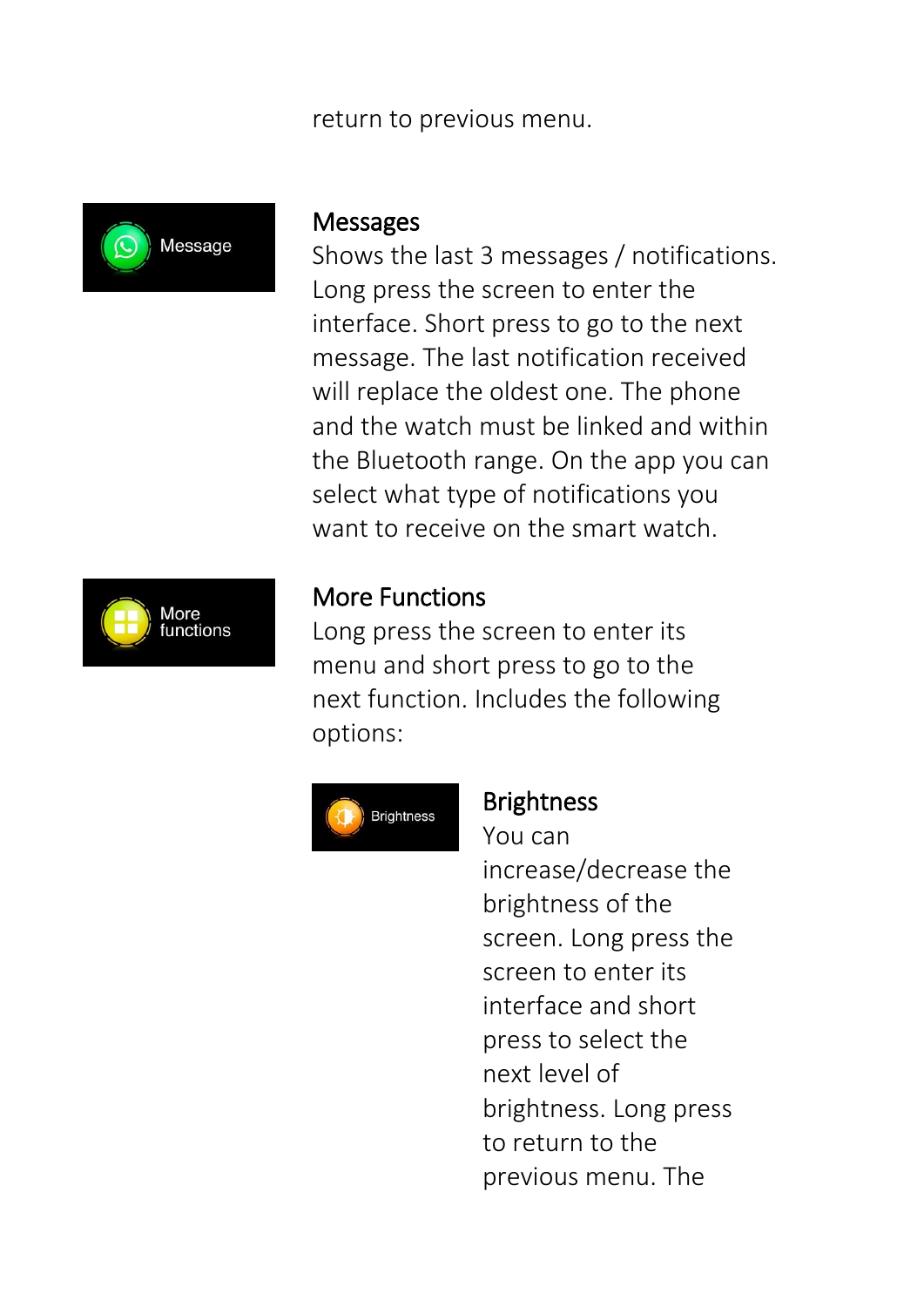brighter it shines, the more battery it will use.



### Find phone

Long press the screen and the paired phone will ring so you can find it. The phone and the watch must be paired and within the Bluetooth range.



### About

Long press the screen to see the Mac address and version number. Short press the screen to exit.



### QR Code

Long press the screen to see the QR code that you can scan with your phone to download the app. Short press the screen to exit.



### Reset

Long press the screen to reset the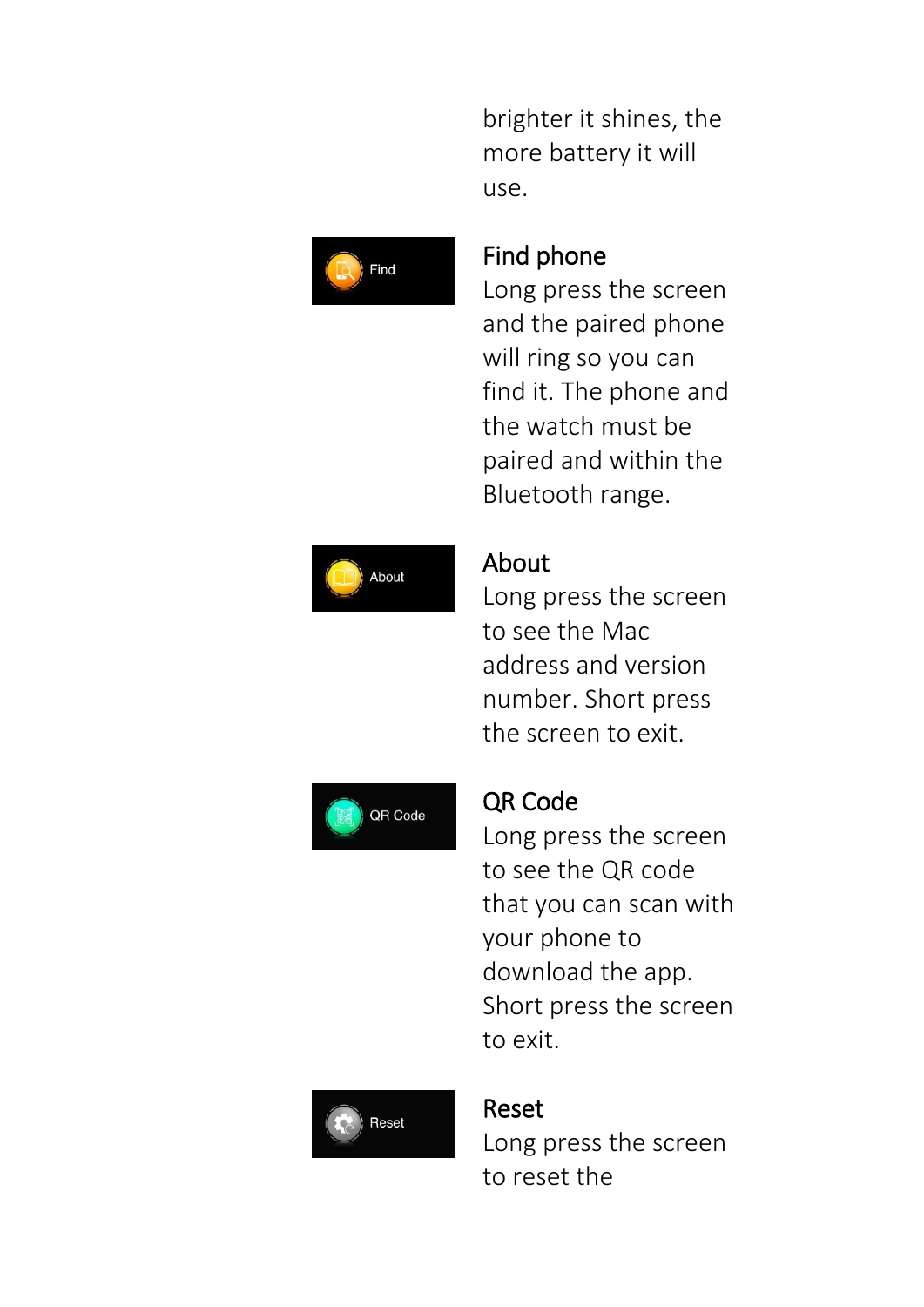smartwatch to factory settings. This function will erase all the data saved on the smart watch.



Off

Long press the screen to turn off the smartwatch.

Main functions on the app (they can only be used if the smart watch is linked)

## Notifications

Activate notifications for each of the apps you want to receive notifications from on your watch. When the phone receives incoming calls, text messages or new notifications from the activated apps, these notifications are received on the smart watch as well. The last 3 messages / notifications can be viewed in the message interface on the smart watch.

## Data synchronization

If the watch is successfully linked to the app, click to synchronize the lastest data from the watch to the app.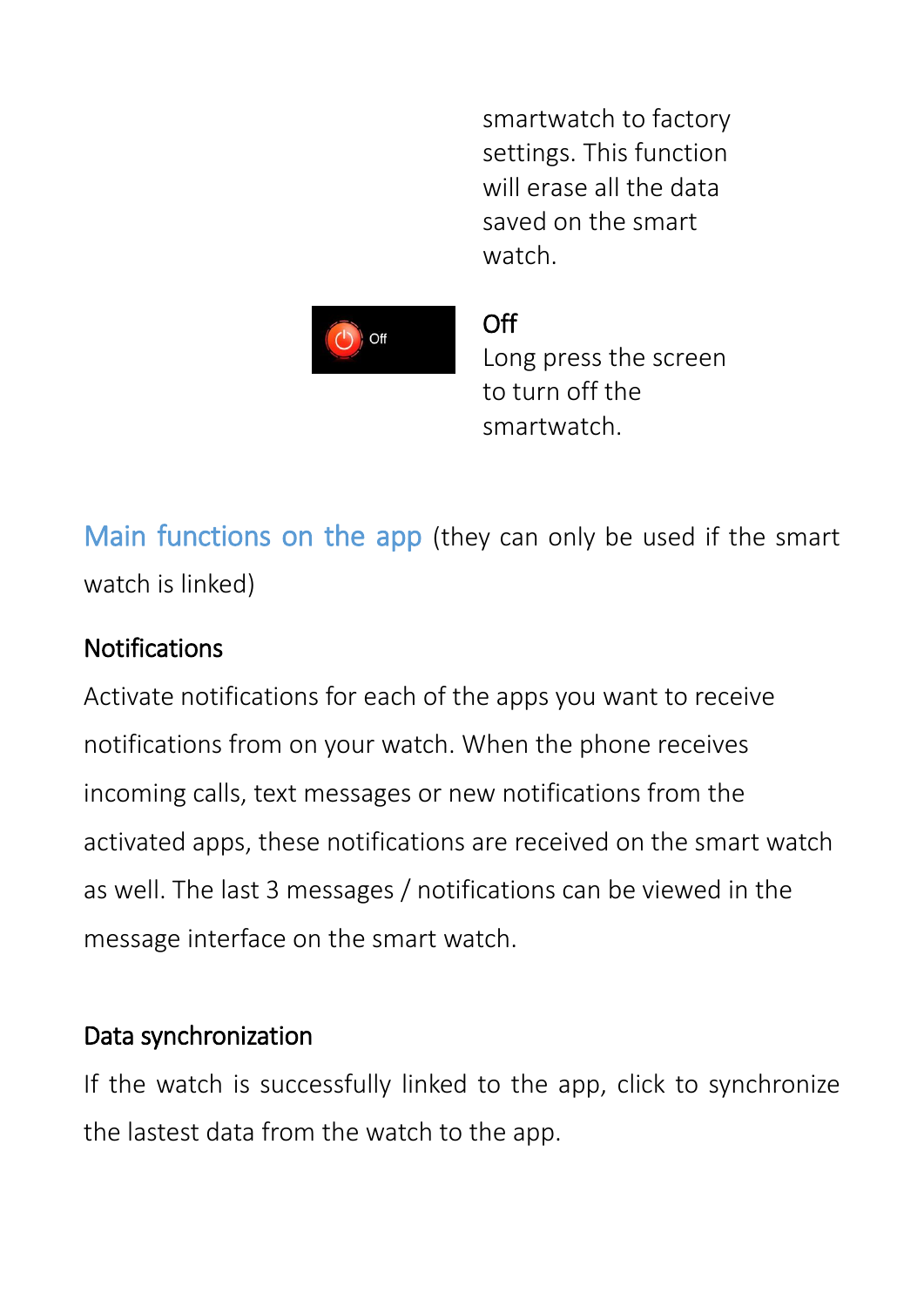### Camera remote control

The camera on the phone will open and a camera icon will appear on the smart watch. Shake the smart watch and the phone will take a photo. The photo will be saved in the phone's gallery. Note: When the camera usage request appears, select "Allow".

### Raise wrist to turn on screen

If this function is activated, the smart watch's screen will turn on when you lift your wrist.

## Sedentary reminder

If this function is activated, when you have been in the same position for a long time, the smart watch will vibrate and show a sedentary icon to remind you to get up and move.

## Drink water reminder

If this function is activated, the smart watch will vibrate and show a water icon to remind you to drink water.